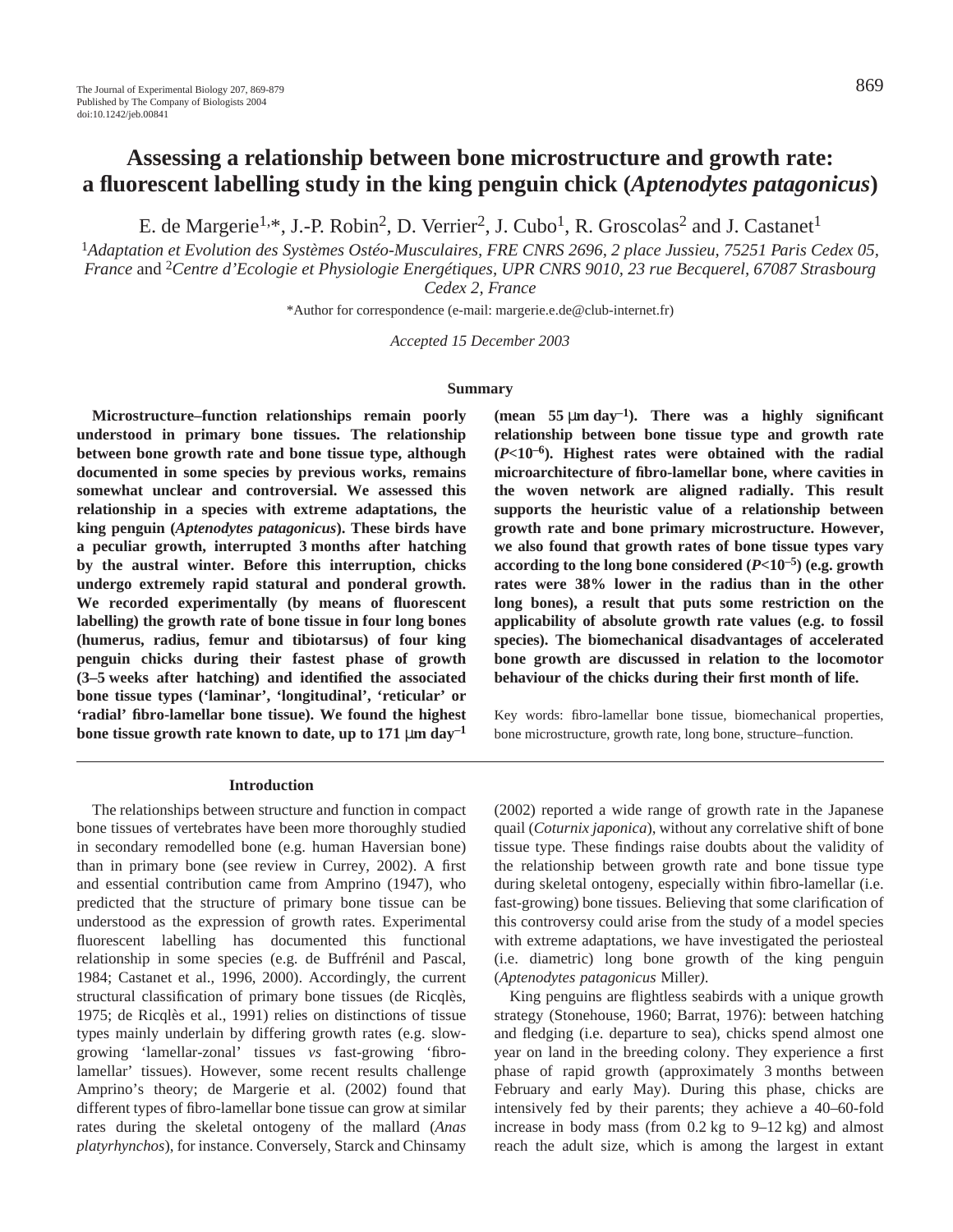#### 870 E. de Margerie and others

neognathe birds (1 m tall, ~12 kg; Prévost and Mougin, 1970; Barrat, 1976). A period of very low feeding rate follows, during the austral winter (4.5 months, May to mid-September). Chicks lose half of their body mass, and only chicks that have large initial body energy reserves have a high survival rate (Barrat, 1976; Cherel et al., 1987). The last 3.5 months in the colony (mid-September to late December) start with the recovery of an intensive parental feeding rate, see ponderal recovery of chicks and end with chick moulting, immediately followed by their departure to open sea.

Our study focused on the first – very active – growth phase. Chicks were studied between their third and fifth week, i.e. when the growth rate of their flipper and leg bones was the highest (Stonehouse, 1960). Bone tissue growth rates were measured in the appendicular skeleton, coupled with the investigation of associated bone tissue types, which yielded appropriate data to test experimentally Amprino's theory (Amprino, 1947).

#### **Materials and methods**

#### *Animals and injections*

The field study was performed in the colony of the Baie du Marin, Possession Island, Crozet Archipelago (46°26′ S,  $51^{\circ}52'$  E; Indian Ocean), where  $\sim$ 40 000 pairs of king penguins breed (Weimerskirch et al., 1992). Four wild chicks, hatched in the first half of February, were triple-labelled with vital fluorescent dyes at the ages of  $2$ ,  $3$  and  $4$  weeks to measure bone growth rate. Fluorescein and alizarin solutions (1 g per 100 ml of sterile saline) were injected intraperitoneally with sterile single-use material at a dose of 30 mg  $kg^{-1}$  body mass and  $80 \text{ mg kg}^{-1}$  body mass, respectively. Prior to the injections, solutions were sterilised using  $0.2 \mu$ m Minisart high-flow filters (Sartorius, Goettingen, Germany). Fluorescein was injected at the end of weeks 2 and 4 and alizarin was injected at the end of week 3.

During these first weeks of life, chicks were either always with a parent or, during the time  $(-5-10 \text{ min})$  a chick was



Fig. 1. Undemineralized diaphyseal thin-sections of the four bones studied (a single chick shown). Ordinary transmitted light. Anterior (A), posterior  $(P)$ , dorsal  $(D)$ , ventral  $(V)$ , medial  $(M)$  and lateral  $(L)$  sides of bone sections are indicated. Scale bar, 1 mm.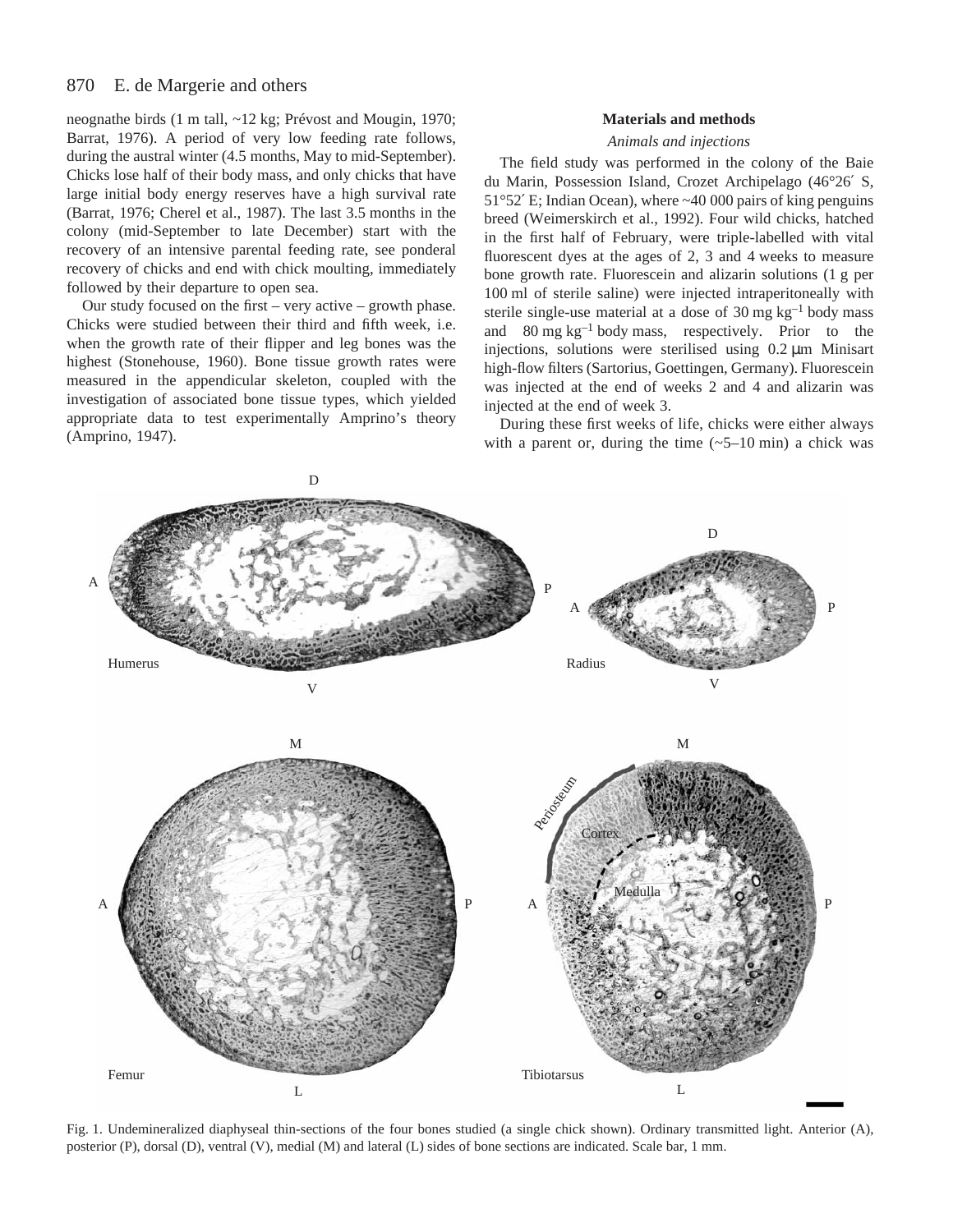manipulated in a nearby shelter for injections and body measurements, were exchanged with a dummy egg, a procedure well accepted by the parents. Until the chick was returned, the 'incubating' parent was continuously observed. Each time they were manipulated, birds were weighed  $(\pm 10 \text{ g})$  and their bill, flipper and foot lengths measured  $(\pm 0.5$  mm). Between each weekly manipulation, chicks were left undisturbed in the breeding colony with their parents and were observed daily. They were identified with coloured fish-tags implanted dorsally in the skin under local anaesthesia (1 ml xylocaine 2%) at the first manipulation. Each chick's parents were identified through dye marks on the chest. The growth curve (body mass and body measurements) of the four labelled chicks was compared with that of 30 unlabelled chicks born in the same area of the

# *Bone primary microstructure and growth rate* 871

colony at similar dates (identified in the same manner as labelled chicks).

The labelled chicks were sacrificed by cervical vertebrae dislocation after being emancipated (i.e. left alone in the colony by their parents between two feedings) when they were 5 weeks old (except for one chick, who died accidentally during a storm 4 days after the third labelling and suffered partly from predation). They were kept frozen  $(-20^{\circ}C)$  until further analysis.

The authorisation to perform these experiments in the breeding colony and to sacrifice chicks was obtained from the Ethics Committee of the Institut Français pour la Recherche et la Technologie Polaire (present name Institut Polaire Paul-Emile Victor). The study followed the 'Agreed Measures for the Conservation of Antarctic and Subantarctic Fauna'.



Fig. 2. The four fibro-lamellar bone types observed in the long bones of the king penguin chick. Undemineralized diaphyseal thin-sections, observed under ultraviolet light, bone periphery at the top. Two periosteal labels are shown: (1) alizarin injection 3·weeks after hatching; (2) fluorescein injection at 4 weeks. The outer (top) border of the two labels and the sides of the field delineate a tissue 'patch', the thickness of which was measured to yield growth rates. (A) longitudinal bone; the asterisks indicate labelling of the primary osteon filling; (B) radial bone; (C) reticular bone; (D) laminar bone. Scale bar,  $200 \mu m$ .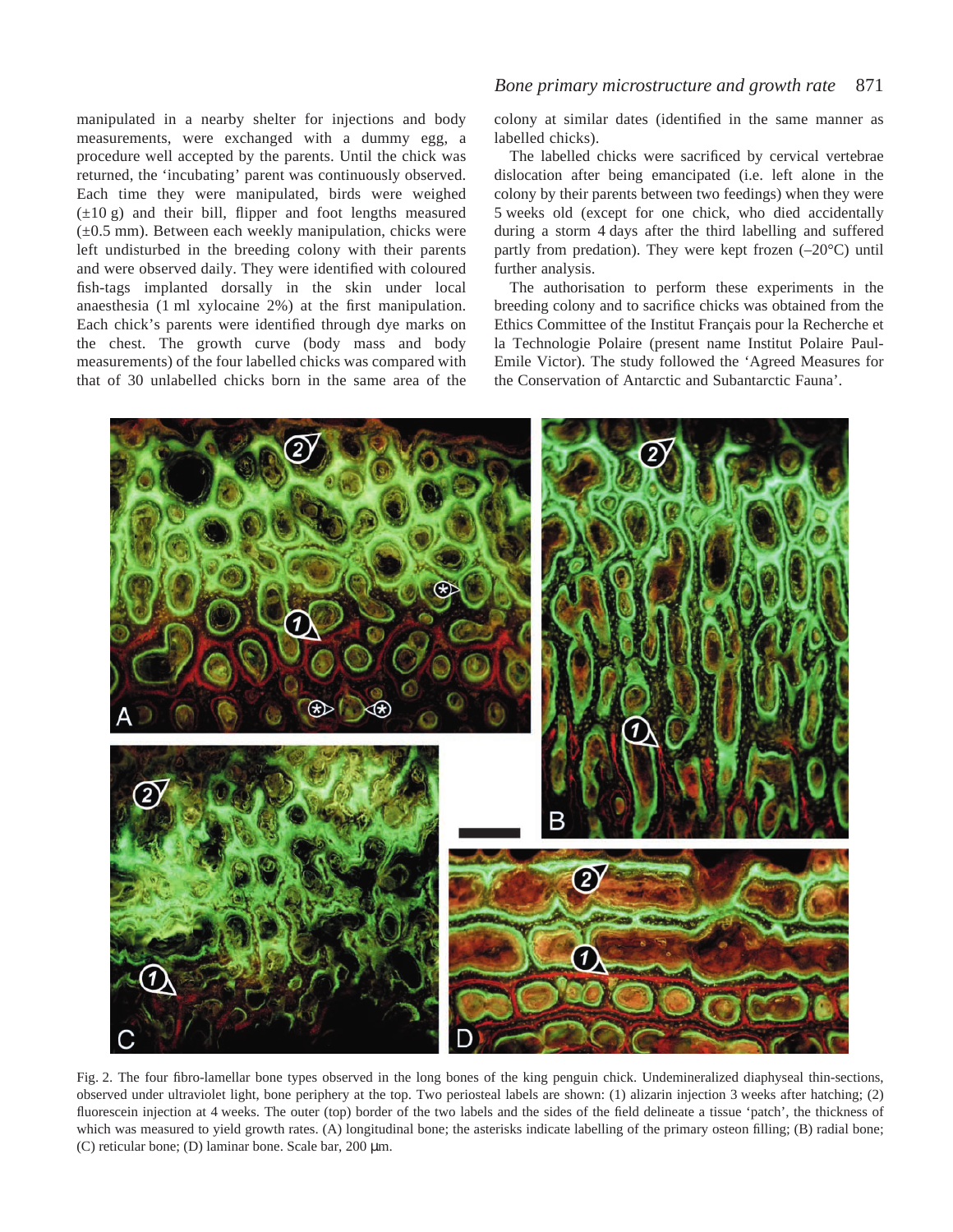| anatomical<br>Long bone |                 |                 | Humerus           |                    |                        | Radius           |                    |                    |                   | Femur              |                       |                       |                                        | Tibiotarsus                            |                    |                  |
|-------------------------|-----------------|-----------------|-------------------|--------------------|------------------------|------------------|--------------------|--------------------|-------------------|--------------------|-----------------------|-----------------------|----------------------------------------|----------------------------------------|--------------------|------------------|
| direction               | ⋖               | $\sim$          | ≏                 | ⋗                  | ⋖                      | д                | ≏                  | >                  | ⋖                 | ≏                  | ᆜ                     | ⋝                     | ⋖                                      | д                                      | ᆜ                  | Z                |
| Week 3<br>Chick 1       |                 |                 | $\frac{14}{ }$    | Ret 39             |                        |                  |                    | L <sub>on</sub> 14 | Ret <sub>70</sub> |                    |                       | $L$ on 65             | Lon 89                                 | Lam <sub>60</sub>                      |                    | Rad 135          |
| Week 5<br>Week 4        | Rad 130 Lon 34  | Rad 63 Lon 41   | Lam10             | Lam17              | Rad 34                 | Rad 27<br>Rad 58 | L <sub>on 10</sub> | Lam10              | Ret 34<br>Ret 58  | Rad 130<br>Rad 77  | Lon 34<br>$L$ on $92$ | Lon $34$<br>$L$ on 31 | Ret <sub>29</sub><br>Ret <sub>48</sub> | Lam <sub>22</sub><br>Lam <sub>29</sub> | Rad 34<br>Rad 77   | Rad 70<br>Rad 68 |
| Chick <sub>2</sub>      |                 |                 |                   |                    |                        |                  |                    |                    |                   |                    |                       |                       |                                        |                                        |                    |                  |
| Week 3                  |                 |                 | Lam14             |                    |                        |                  |                    | L <sub>on 10</sub> |                   |                    |                       | $L$ on 63             | Lon 104                                | $L$ on $75$                            |                    |                  |
| Week 4                  |                 | Rad 125 Ret 109 | Lam17             | Lam $46$           | $2e$ t 82<br>$\approx$ | Rad 92           | Lam39              | $L$ on 27          | Lam <sub>46</sub> | Rad 123            | Lon 75                | $L$ on 51             | $Lon$ 39                               | L <sub>on</sub> 53                     | Rad 41             | Rad 130          |
| Week 5                  |                 | Ret 97 Rad 84   |                   | Lam 22             |                        | Ret 46           |                    |                    | Ret <sub>22</sub> | Rad 82             | Ret 27                | L <sub>on</sub> 31    | Lam17                                  | Lam <sub>29</sub>                      | $L$ on $24$        | $L$ on 31        |
| Chick 3                 |                 |                 |                   |                    |                        |                  |                    |                    |                   |                    |                       |                       |                                        |                                        |                    |                  |
| Week 3                  |                 |                 | Lam <sub>27</sub> | L <sub>on</sub> 53 |                        |                  | Lon46              | Ret <sub>27</sub>  | $\mbox{Lam}\,72$  | Rad 171            |                       | $L$ on 43             | $\mbox{Lon}\,77$                       | Lon 65                                 | L <sub>on</sub> 80 | Rad 133          |
| Week 4                  |                 |                 | Rad 116 Lam 12    | Lon 41             |                        |                  | L <sub>on</sub> 17 | Lam 14             | Lam <sub>29</sub> | $L$ on $70$        | $L$ on $77$           | $\mbox{Lam}\,27$      | L <sub>on</sub> 14                     | $Lon$ 36                               | Lon 34             | Rad 84           |
| Week 5                  | Rad 165 Rad 121 |                 |                   | Rad 47             | $2e$ t 72<br>$\approx$ | Rad 94           |                    |                    | Lam <sub>39</sub> | Rad 99             | L <sub>on</sub> 91    | $Lon$ 39              | $L$ on $25$                            | Lon $47$                               | Lon 66             | Lon 41           |
| Chick <sub>4</sub>      |                 |                 |                   |                    |                        |                  |                    |                    |                   |                    |                       |                       |                                        |                                        |                    |                  |
| Week 3                  |                 |                 | Lon 60            | Lam $17$           |                        |                  | Ret <sub>19</sub>  | Lam <sub>22</sub>  | Ret 65            |                    | Rad 135 Ret 101       | $L$ on 63             | Lon43                                  | ${\tt Lom}\,51$                        | Lon 99             | Lon 65           |
| Week 4                  |                 |                 | Lam <sub>22</sub> | Lam $24$           |                        | Rad 101          | Lon 7              | Lam <sub>14</sub>  | Lam39             | L <sub>on</sub> 77 | Lam36                 | Lam $34$              | $L$ on $27$                            | $L$ on 75                              | Lon 68             | Lon 55           |
| Week 5                  | Rad 125 Rad 70  |                 |                   |                    | Ret 53                 | <b>Ret 48</b>    | L <sub>on 12</sub> | L <sub>on</sub> 14 | Lam <sub>22</sub> | Rad 84             | Lam <sub>22</sub>     | Lam <sub>22</sub>     |                                        |                                        |                    |                  |

# *Bone sections*

Four long bones (humerus, radius, femur and tibiotarsus; Fig. 1) were removed per individual and embedded in polyester resin, after dehydration in graded ethanol and defatting in acetone and trichloroethylene. A 500 µm-thick mid-diaphyseal cross section was sawed out of each bone using a Presi P-100 diamond saw (Grenoble, France). Sections were glued to a glass object-holder with epoxy glue (Devcon, Riviera Beach, FL, USA) and ground to 80 µm using graded abrasive material.

# *Measurements of growth rates*

Periosteal growth rates were measured optically under ultraviolet light on a fluorescence microscope (Zeiss Axiovert 35; Jena, Germany; magnification 50×), using the following method. Each section was observed in four orthogonal anatomical directions (e.g. anterior, posterior, dorsal and ventral). In each field, three successive fluorescent labels and the periosteum delimited three bone tissue 'patches' (examples in Fig. 2), corresponding to week 3, week 4 or week 5 in the chick's growth. Each patch was characterised by a bone tissue type, identified under natural light, following de Ricqlès' classification of bone tissues (de Ricqlès, 1975; de Ricqlès et al., 1991). Using an optical micrometer, the thickness of each patch was measured once  $(\pm 10 \mu m)$  as the distance between the outer borders of labels (Fig. 2) and then divided by the time elapsed between two labels to yield a local value of growth rate. Out of a theoretical sum of 192 (three patches per direction, four directions per section, four sections per chick, four chicks), we were unable to analyse 52 patches because, occasionally, the first (and even second) label was locally destroyed by perimedullar resorption. Moreover, the periosteum was sometimes difficult to locate precisely, invalidating some measures of week 5. The data from the 140 analysed patches are presented in Table 1.

# *Statistical analysis*

We analysed our data using the following analysis of variance (ANOVA) design: growth rate (the quantitative variable) was considered as the dependent variable. Growth rates were log-transformed to satisfy the 'homogeneity of variance' assumption of parametric ANOVA. This transformation also conferred a normal distribution to the 140 growth rate values. In agreement with the histological level of integration of our study, bone tissue patches were the statistical elements of the design (and not the four chicks, which constitute a grouping variable here). Four fixed factors (categorical grouping variables) were assumed to have a possible effect on growth rate:

(1) chick (four levels: chick 1, chick 2, chick 3, chick 4);

#### 872 E. de Margerie and others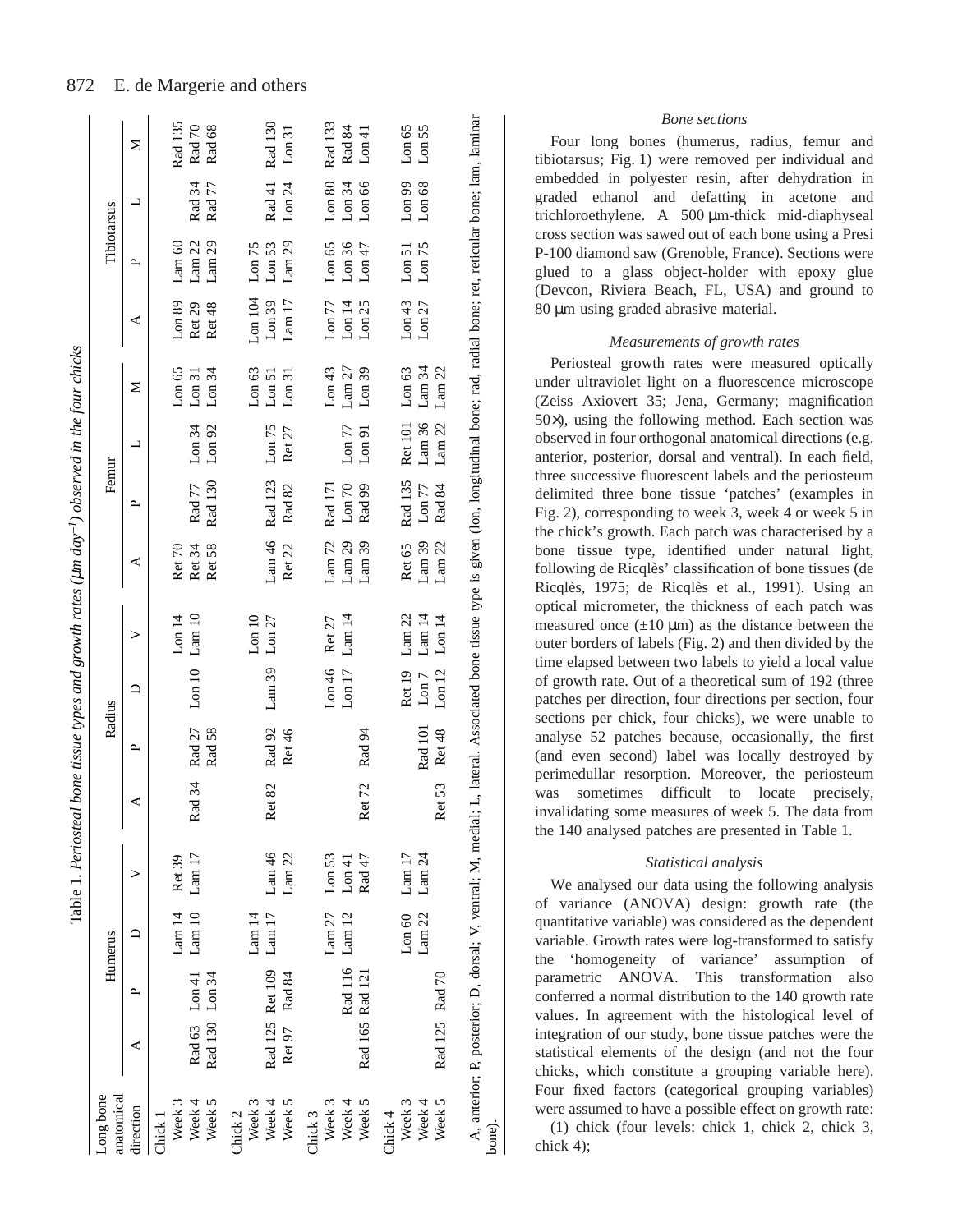| <b>ANOVA</b>         | Factor                              | d.f.                   | <b>MS</b> | $\boldsymbol{F}$                             | $\boldsymbol{P}$     |       |
|----------------------|-------------------------------------|------------------------|-----------|----------------------------------------------|----------------------|-------|
| One-way              | Chick                               | 3                      | 0.425     | 0.838                                        | 0.475                |       |
|                      | Error                               | 136                    | 0.507     |                                              |                      |       |
| One-way              | Week of growth                      | $\overline{2}$         | 1.200     | 2.421                                        | 0.093                |       |
|                      | Error                               | 137                    | 0.496     |                                              |                      |       |
| Two-way              | Long bone                           | 3                      | 2.267     | 10.754                                       | ${<}10^{-5}$         | ***   |
|                      | Bone tissue type                    | 3                      | 8.533     | 40.483                                       | ${<}10^{-6}$         | ***   |
|                      | Long bone $\times$ bone tissue type | 9                      | 0.748     | 3.548                                        | $< 10^{-3}$          | $***$ |
|                      | Error                               | 124                    | 0.211     |                                              |                      |       |
| Multiple comparisons | Long bone                           | Humerus-radius         |           |                                              | ${<}10^{-4}$         | ***   |
|                      |                                     | Humerus-femur          |           |                                              | 0.808                |       |
|                      |                                     | Humerus-tibiotarsus    |           |                                              | 0.845                |       |
|                      |                                     | Radius-femur           |           |                                              | $<$ 10 <sup>-5</sup> | ***   |
|                      |                                     | Radius-tibiotarsus     |           |                                              | 0.002                | $***$ |
|                      |                                     | Femur-tibiotarsus      |           |                                              | 0.186                |       |
|                      |                                     | Grouping               |           | (radius) (humerus, femur, tibiotarsus)       |                      |       |
|                      | Bone tissue type                    | Laminar-longitudinal   |           |                                              | $< 10^{-3}$          | ***   |
|                      |                                     | Laminar-reticular      |           |                                              | ${<}10^{-4}$         | ***   |
|                      |                                     | Laminar-radial         |           |                                              | ${<}10^{-5}$         | ***   |
|                      |                                     | Longitudinal-reticular |           |                                              | 0.203                |       |
|                      |                                     | Longitudinal-radial    |           |                                              | ${<}10^{-5}$         | ***   |
|                      |                                     | Reticular-radial       |           |                                              | 0.002                | $**$  |
|                      |                                     | Grouping               |           | (laminar) (longitudinal, reticular) (radial) |                      |       |

Table 2. *Results of statistical tests*

Multiple comparisons: HSD test for unequal replication – 5% experiment-wise error rate.

d.f., degrees of freedom; MS, mean squares; \*\**P<*0.01; \*\*\**P<*0.001.

(2) week of growth (three levels: week 3, week 4, week 5);

(3) long bone (four levels: humerus, radius, femur, tibiotarsus);

(4) bone tissue type (four levels: longitudinal, reticular, radial, laminar; see below).

Unfortunately, as a consequence of working on limited and precious material, our data were insufficient to test the effects of all factors and interactions simultaneously in a complete controlled four-way ANOVA design. Indeed, our data set contains too few replications of measurements per cell in the table and a substantial amount of missing data. To circumvent this restriction, we first tested the difference between chicks and between weeks of growth using one-way ANOVAs. Since these tests returned no significant effects of the two factors (see Table 2), we pooled growth rate data across chicks and weeks of growth. This reduced the number of cells in the data set and therefore increased replication of measurements within each cell. This enabled us to test the effects of the two remaining factors (long bone and bone tissue type, which are of main interest here) in a complete controlled two-way ANOVA design. *Post-hoc* multiple comparisons were carried out using HSD Tukey test for unequal replication (5% experiment-wise error rate). They allowed groupings of non-significantly different levels within each factor.

Body mass and measurements at the beginning and end of the experiment were compared using paired *t*-tests. Ages of

emancipation between labelled and non-labelled chicks were compared using *t*-test. Growth curves of labelled and nonlabelled chicks (Fig. 3) were compared using the 95% confidence intervals of their linear slopes.

*Bone primary microstructure and growth rate* 873

STATISTICA and STATVIEW software were used to perform the analysis.

#### **Results**

### *Body mass and body measurements*

In the labelled chicks, body mass increased from  $680\pm160$  g (mean  $\pm$  s.D.) at the first injection to 2370 $\pm$ 165 g at sacrifice, a 3.6±0.6-fold increase (paired *t*-test, d.f.=2, *t*=–29.721, *P*=0.001, final body mass missing for the predated chick). Bill, flipper and foot lengths increased from  $39\pm2$  mm,  $86\pm4$  mm and 75 $\pm$ 6 mm, respectively, to 52 $\pm$ 3 mm (d.f.=3, *t*=–8.385, *P*=0.004, no missing data), 151±20 mm (d.f.=3, *t*=–6.901, *P*=0.006) and 123±10 mm (d.f.=3, *t*=–12.325, *P*=0.001). Ponderal and statural growth curves of the four labelled chicks were very close to those of 30 other chicks that were not labelled (Fig. 3; only bill length daily increase differed between labelled and non-labelled chicks). Moreover, labelled chicks were emancipated at the same age  $(32.3\pm 2.1 \text{ days}, N=3;$ emancipation date missing for the predated chick) as nonlabelled chicks (32.2±3.2·days, *N*=30) (d.f.=31, *t*=0.089, *P*=0.930). These results indicated that the labelling procedure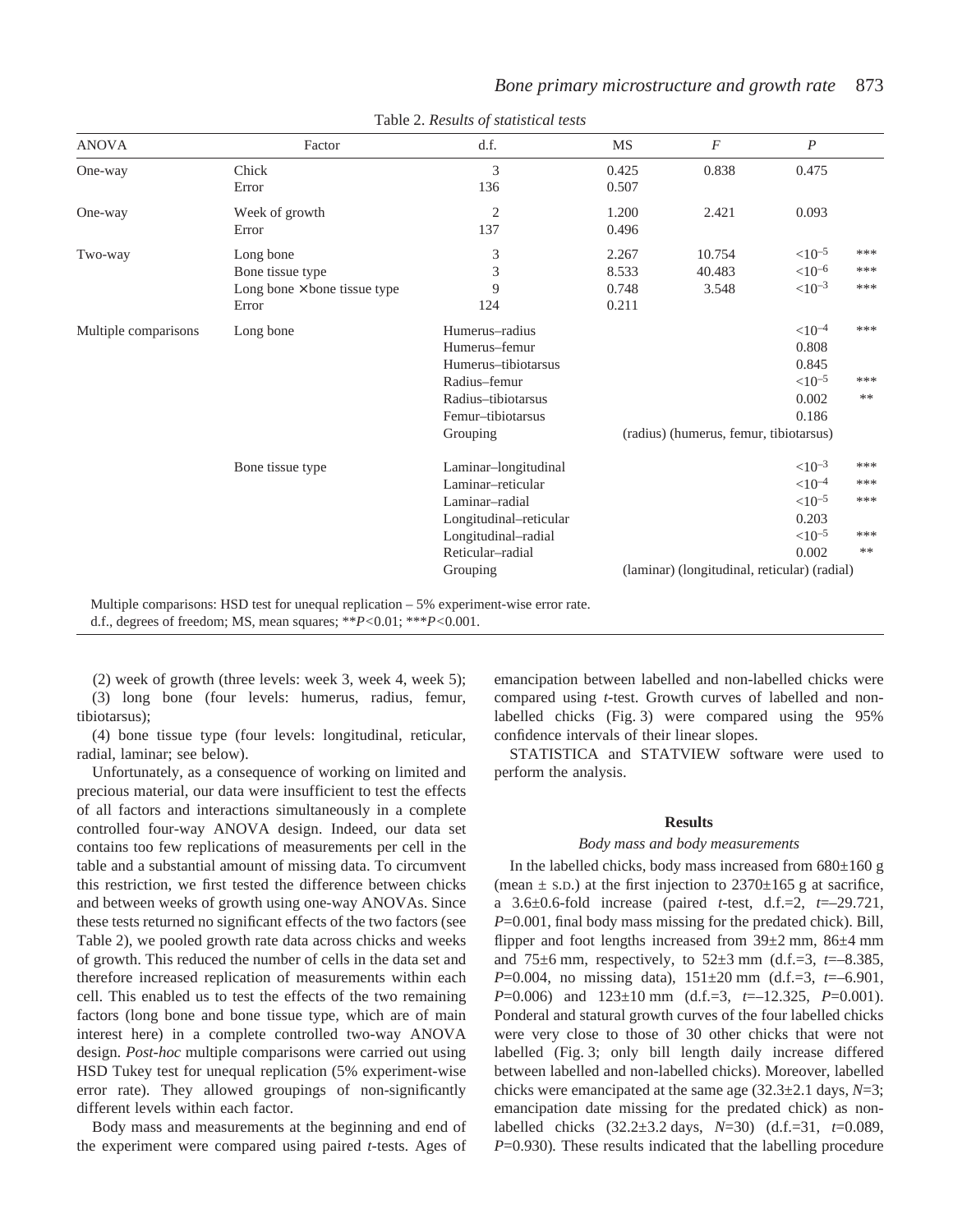we used had no strong adverse effect on the chicks' development.

#### *Bone microstructure*

Each bone section comprised two concentric regions: a peripheral crown, or 'cortex', encircling a central area of lesser compactness, the 'medulla' (Fig. 1).

#### *Cortex*

Five-week-old chicks had bone cortices made of fine cancellous bone (Fig. 1). This structure results from periosteal growth of 'fibro-lamellar bone', the rapidly growing type of bone tissue (see de Ricqlès et al., 1991). Fluorescent labels (Fig. 2) demonstrated rapid periosteal bone growth, i.e. apposition of a highly lacunar woven network at the bone periphery, completed by a progressive filling by primary osteons in the depth of the cortex. Such fine porosity of the whole cortex is due to fast centrifugal progression of the periosteum, exceeding the primary osteon filling process, which thus remains temporarily incomplete. Primary osteon orientation was quite variable, even within a single cross section. Accordingly, four fibro-lamellar bone tissue types could be distinguished:

(1) 'longitudinal bone' (Fig. 2A): longitudinally oriented primary osteons (i.e. "*tissu fibro-lamellaire à ostéones primaires longitudinaux dispersés*", according to de Ricqlès, 1975; p. 89);

(2) 'radial bone' (Fig. 2B): radially and longitudinally oriented primary osteons (i.e. "*tissu rayonnant*", according to de Ricqlès, 1975; p. 91);

(3) 'reticular bone' (Fig. 2C): obliquely and irregularly oriented primary osteons (i.e. "*tissu réticulaire*", according to de Ricqlès, 1975; p. 92);



Fig. 3. Regressions of body mass (A), bill length (B), flipper length (C) and foot length (D) on time from hatching in 30 non-labelled chicks (open circles) and in the four labelled chicks studied in the present paper (filled circles). Overlapping confidence intervals (CI) of regression slopes (except for bill length) indicate a normal growth of labelled chicks.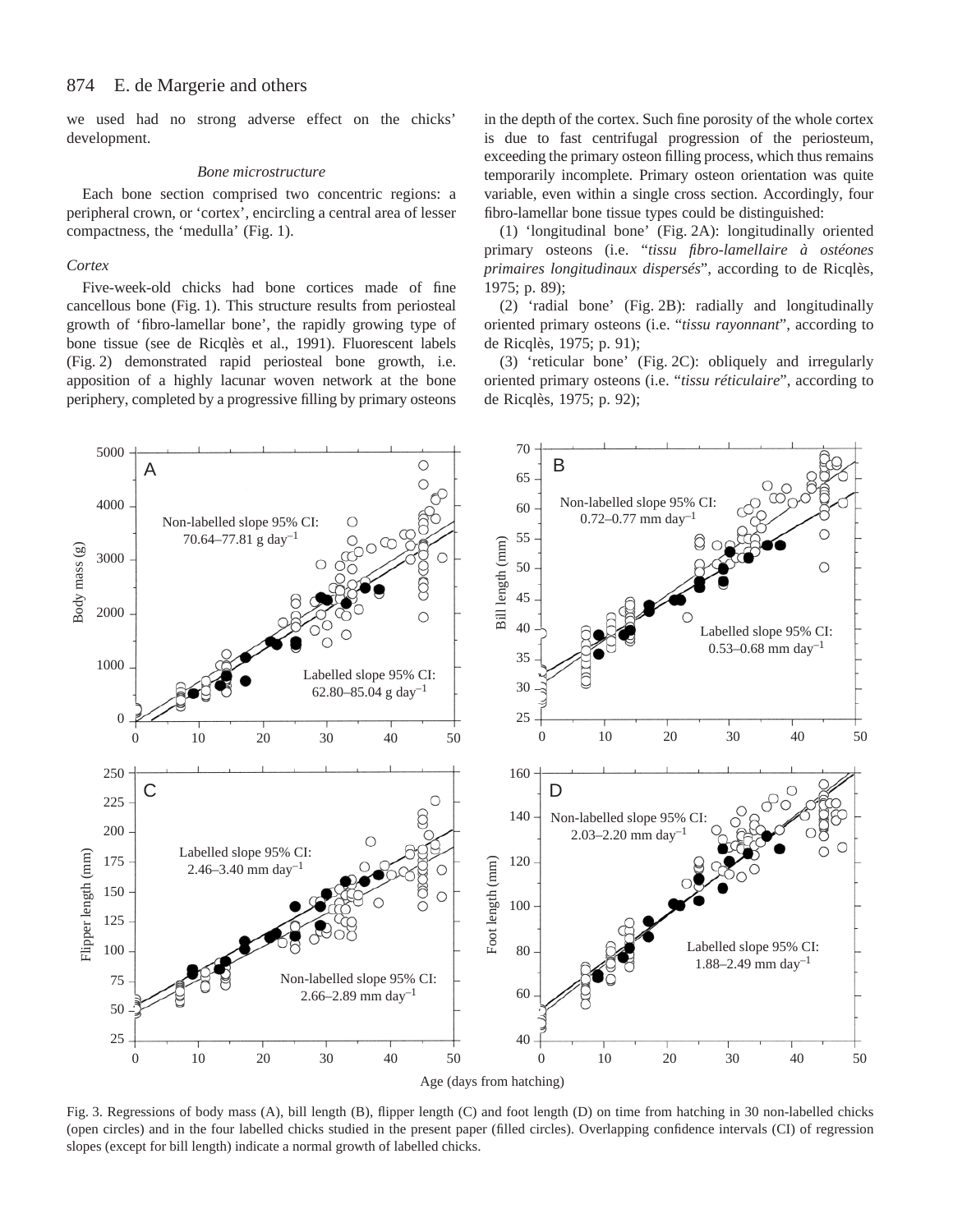(4) 'laminar bone' (Fig. 2D): circularly and longitudinally oriented primary osteons (i.e. "*tissu laminaire* sensu stricto", according to de Ricqlès, 1975; p. 90).

All four tissue types were common, exhibited by every bone of our study, with various frequencies (Fig. 4).

Finally, the chicks' cortices were thick, occupying the outer third of the shaft's radius, on average. This high cortical thickness is the result of limited perimedullar resorption (osteoclasts progressing centrifugally at the inner surface of the cortex), which proceeds slowly and/or starts late compared with periosteal apposition.

### *Medulla*

A rather loose medullary spongiosa occupied the central area of the sections (Fig. 1). It was made of remnants of cortical primary bone, spared by perimedullar resorption. These trabeculae had been remodelled and consolidated by some endosteal bone apposition, as shown by fluorescent labels  $(Fig. 5)$ .

#### *Periosteal bone growth rate*

The 140 growth rate values ranged from  $7 \mu m \text{ day}^{-1}$  to 171  $\mu$ m day<sup>-1</sup> (mean 55  $\mu$ m day<sup>-1</sup>). There was no significant heterogeneity of growth rate among chicks or weeks of growth  $(P=0.475$  and 0.093, respectively; Table 2). However, the 'long bone' factor had a highly significant effect on growth rate  $(P<10^{-5}$ ; Table 2), mainly because of growth rates 38% lower in the radius than in other bones (*P*<0.002; multiple comparisons; Table 2; Fig. 4).

The 'bone tissue type' factor had the strongest effect on growth rate  $(P<10^{-6}$ ; Table 2). Despite the four types having overlapping ranges (Fig. 4), laminar bone had significantly lower growth rates  $(P<10^{-3})$ ; multiple comparisons; Table 2), while radial bone had significantly higher growth rates (*P*<0.002; multiple comparisons; Table 2). Radial bone was the only tissue apposited at a rate above 109  $\mu$ m day<sup>-1</sup>. Longitudinal and reticular bone had similar intermediate growth rates. It is noteworthy that the effect of 'bone tissue type' was measured while controlling for the 'long bone' effect (and *vice versa*; principle of a two-way ANOVA). Moreover, a significant interaction between 'long bone' and 'bone tissue type' was detected  $(P<10^{-3})$ ; Table 2), which means that the two effects were not simply linearly additive. Graphical representation (Fig. 4) illustrates the results of the ANOVA; while the radius indeed has lower growth rates than other long bones, a shared pattern of increasing growth rate from laminar to radial bone is perceptible in all four long bones.

# **Discussion**

#### *High-speed osteogenesis*

Fibro-lamellar bone is typical of early growth in endothermic vertebrates (review in de Ricqlès et al., 1991). Previous studies using fluorescent labelling have measured its growth rate (e.g. de Buffrénil and Pascal, 1984; Castanet et al., 1996, 2000; de Margerie et al., 2002; Starck and Chinsamy,



Bone tissue type

Fig. 4. Scatterplot of growth rates within tissue types and long bones. Associated detailed statistics are given in Table 2.

2002) and all found high rates of periosteal bone growth  $(5-10 \mu m\ day^{-1})$  compared with other bone tissues (i.e. lamellar-zonal tissues).

The range we report in king penguin chicks  $(7-171 \mu m \text{ day}^{-1})$  is congruent with those previous findings.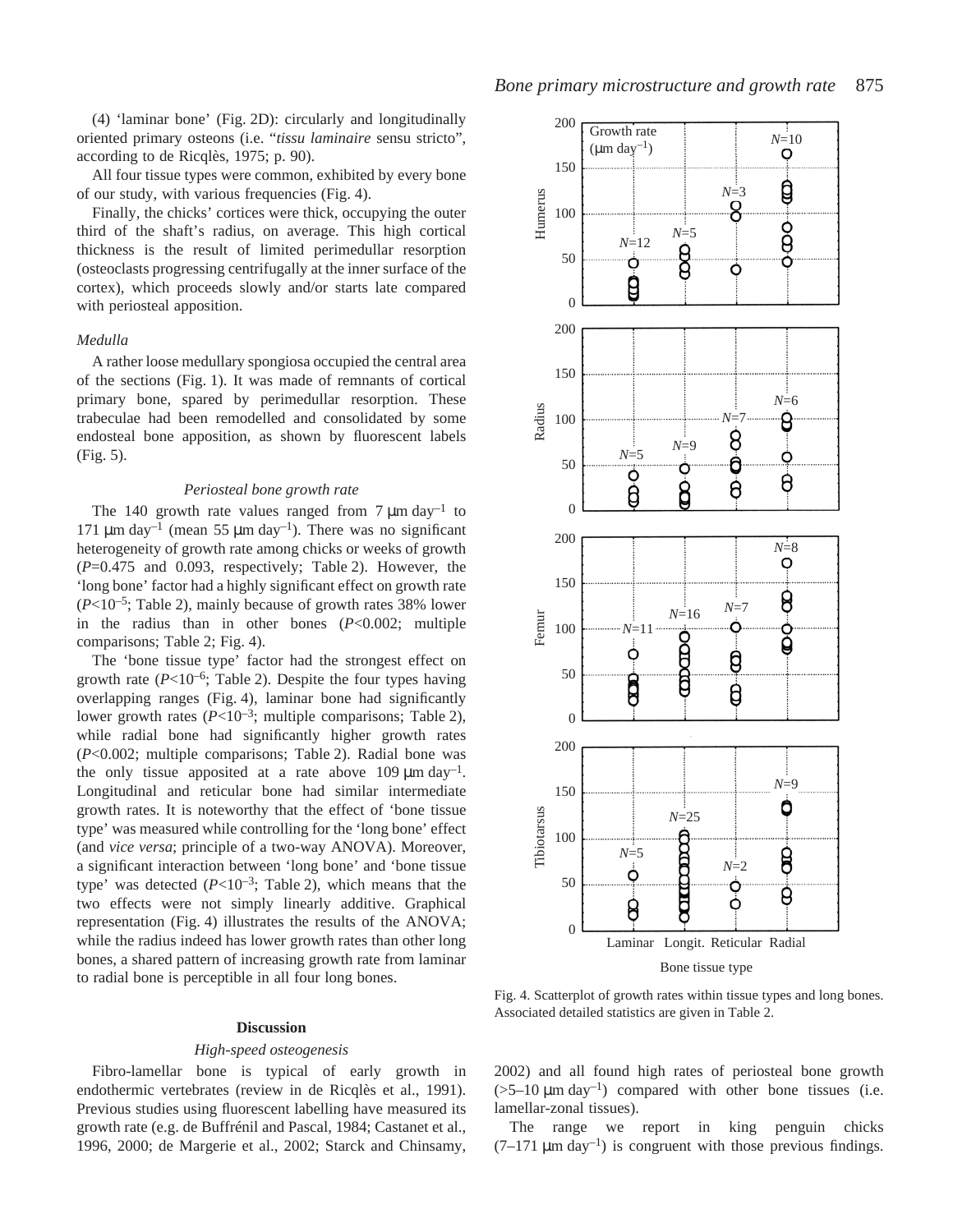#### 876 E. de Margerie and others

Moreover, it extends the known range of periosteal growth rates up to previously unreported values; the highest rate was previously 112  $\mu$ m day<sup>-1</sup>, observed locally in the Mallard chick (de Margerie et al., 2002). High-speed osteogenesis in early growth of the king penguin might be required by peculiar life history traits in this species (i.e. large body size and only 3 months available to reach that size before winter starvation). Even the Emperor Penguin (*Aptenodytes forsteri*), which is larger and hatches further south on sea ice during austral winter, has a more evenly spread growth, and thus may not grow as fast as the king penguin (Stonehouse, 1960; p. 60).

### *Test of Amprino's theory*

According to our results, a relationship between growth rate and bone tissue type does exist in king penguin chicks, even after controlling for other factors (e.g. long bone); a special type of fibro-lamellar bone tissue (i.e. radial bone) grows faster, while another type (i.e. laminar bone) has comparatively



Fig. 5. Spongiosa (femur). The core of the trabeculae is constituted by remnants of primary periosteal bone, labelled at the time of its original apposition: label 1 (fluorescein injection at 2 weeks) and label 2 (alizarin injection at 3 weeks) can be seen in partly resorbed primary osteons. Locally, resorption has stopped and some endosteal bone has been apposited (label 3; fluorescein injection at 4 weeks). Scale bar, 100 µm.

moderate rates of growth. Nevertheless, aside from this central result supporting Amprino's prediction, some other findings indicate that Amprino's theory must be applied carefully.

First, we found a significant effect of 'long bone' on growth rate, even after controlling for the effect of 'bone tissue type'. This means that a given bone tissue type can have different absolute growth rates in different parts of the skeleton. Starck and Chinsamy (2002) also reported a 'long bone' effect on growth rate of longitudinal bone tissue in the Japanese quail. Moreover, the significant interaction we observed between factors attests once more that the relationship between bone tissue type and growth rate can vary somewhat across parts of the skeleton.

Second, growth rate within each tissue type is highly variable, and ranges extend widely. This point had been raised in other species (Castanet et al., 2000; de Margerie et al., 2002; Starck and Chinsamy, 2002). For instance, Starck and Chinsamy (2002) observed a range of  $10-50~\mu$ m day<sup>-1</sup> for longitudinal bone in the Japanese quail. Consequently, when several tissue types are observed (as in the present study), there is a consequential overlapping of growth rate ranges between tissue types (Fig. 4), and some differences fall below the significance threshold (e.g. comparison between longitudinal and reticular bone; Table 2). Variations in porosity might explain such variation of growth rates within tissue types (de Margerie et al., 2002; Starck and Chinsamy, 2002).

Far from nullifying Amprino's theory, which becomes more widely documented after the present work, the preceding points still have restrictive outcomes. A single and precise growth rate value can hardly be extracted from bone type. Moreover, extrapolation of extant growth rates to fossils on the basis of a shared bone tissue type (e.g. Curry, 1999; Horner et al., 2000; Padian et al., 2001) should be conducted very carefully, as already emphasised (de Margerie et al., 2002; Starck and Chinsamy, 2002).

#### *Role of radial bone*

Radial bone has the fastest growth and is the only tissue type found at rates of 109–171  $\mu$ m day<sup>-1</sup> (Fig. 4). Radial bone has already been observed in the bones of some wild or domesticated tetrapods (Table 3), especially in immature specimens, but its growth rate had never been measured. Nevertheless, in the light of comparative paleohistological observations, de Ricqlès (1977; p. 139) already hypothesised that radial primary osteonal orientation could be the signature of very rapid bone growth. Moreover, in aviculture, radial bone is observed in the limb bones of birds artificially selected for rapid growth (Dämmrich and Rodenhoff, 1970; Itakura and Yamagiwa, 1970; Leblanc et al., 1986; Leterrier and Nys, 1992; Wyers et al., 1993). Finally, radial bone has not been observed in growth series of mallard (Castanet et al., 1996; de Margerie et al., 2002), ostrich (*Struthio camelus*) or emu (*Dromaius novaehollandiae*; Castanet et al., 2000), where growth rates did not attain the highest values measured here in the king penguin. These results suggest that radial bone could be a microstructural adaptation permitting higher rates of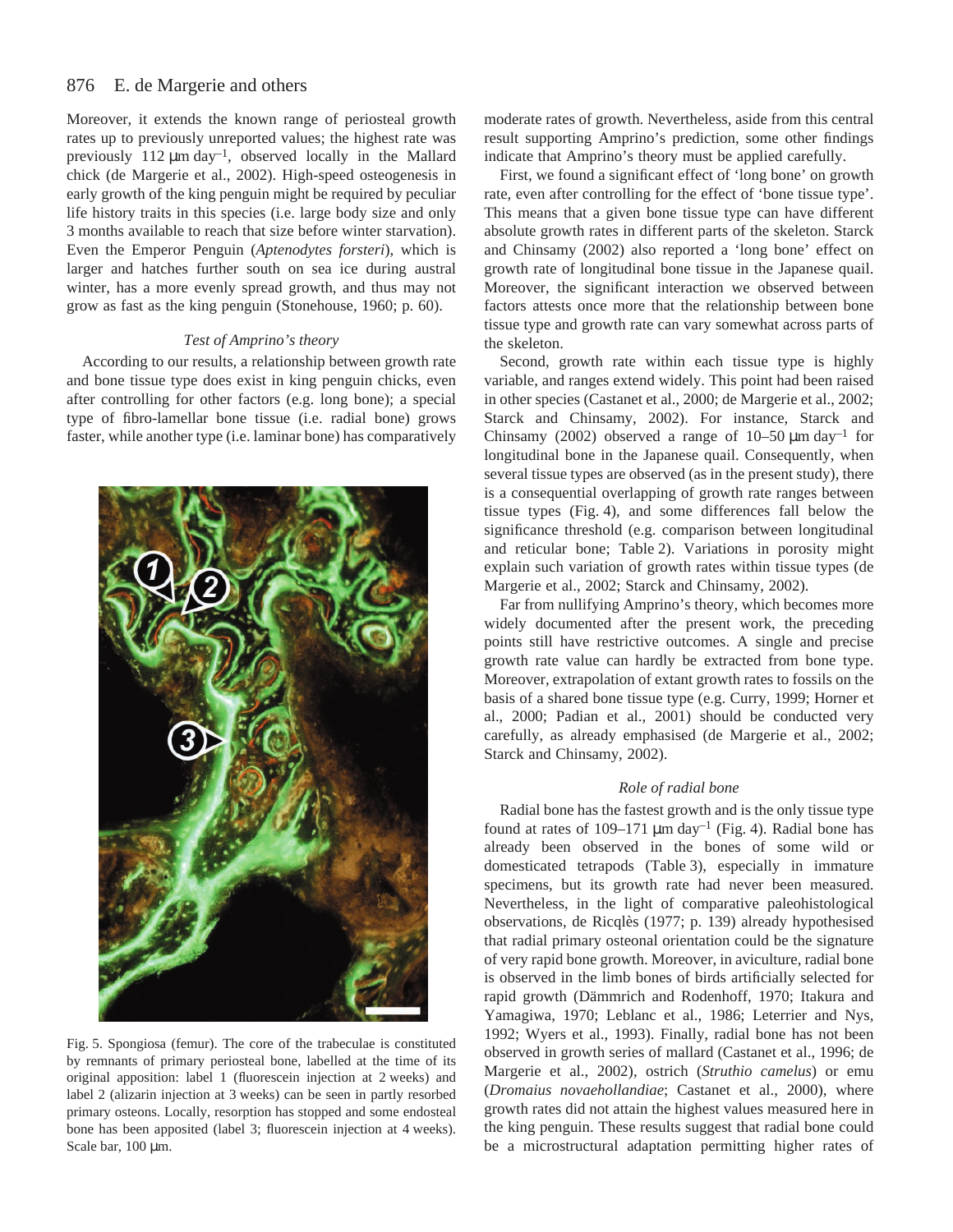| <b>Species</b>      | Taxon                                | Reference                              | Material                    |
|---------------------|--------------------------------------|----------------------------------------|-----------------------------|
| Placodus sp.        | Diapsida, Sauropterygia, Placodontia | de Buffrénil and Mazin (1992; plate I) | Adult humerus, fossil       |
| Notosollasia sp.    | Synapsida, Therapsida, Therocephalia | de Ricqlès (1969; plate IV)            | Juvenile radius, fossil     |
| <i>Macropus</i> sp. | Synapsida, Mammalia, Metatheria      | Amprino and Godina (1947; plate XIV)   | Juvenile metatarsus, extant |
| Canis familiaris    | Synapsida, Mammalia, Eutheria        | Torzilli et al. (1982; fig. 4a)        | Juvenile femur, extant      |
| Bos taurus          | Synapsida, Mammalia, Eutheria        | Smith $(1960;$ plate II)               | Juvenile metacarpus, extant |
| Homo sapiens        | Synapsida, Mammalia, Eutheria        | Foote $(1916;$ plate XXI)              | Foetal femur, extant        |
|                     |                                      | Amprino and Bairati (1936; p. 442)     | Foetal femur, extant        |
|                     |                                      |                                        |                             |

Table 3. *Previous reports of radial fibro-lamellar bone in wild or domesticated tetrapods*

Additional data from the aviculture literature are discussed in the text.

diametric bone growth, within an already fast-growing tissue type (i.e. fibro-lamellar bone). Functionally, the way through which the radial microarchitecture yields faster growth remains unclear. This would require fine comparative ultrastructural analysis of bone production by the periosteum, which was not conducted here. Nevertheless, we do notice that radial struts of woven bone can be produced continuously by the periosteum, contrary to a discontinuous 'saltatory' pattern in other bone tissue types (as illustrated in Fig. 6).

#### *Biomechanical considerations*

It is well-known that "*mature function and growth are antagonistic... features*" (Ricklefs et al., 1994). A "*trade-off between growth rate and functional maturity*" is a general constraint in various tissues of vertebrate organisms (review in Ricklefs et al., 1998). For example, Carrier and Leon (1990) addressed a "*conflict between development and skeletal function*". Therefore, the question of the biomechanical outcome of very rapid bone growth in the king penguin chick arises. Although this point would deserve experimental investigations (i.e. mechanical testing), two facts already support the idea that king penguin chick bone tissue has indeed poor mechanical attributes: (1) high cortical thickness in chicks, as observed in our material, is known to partly compensate for low resistance of the bone tissue, as Carrier and Leon (1990) pointed out in the California gull; (2) during their first month (i.e. before emancipation), king penguin chicks have a parsimonious locomotor behaviour: a chick always remains in the immediate vicinity of its parents (curled up in the brood patch or just standing close to it). The needs for active locomotion are very low, as they do not have to escape from predators, for example. As in other altricial birds, growth itself, rather than body support and transmission of forces, becomes the primary function of the bird's skeleton (Starck, 1998). Moreover, research in aviculture has shown that birds artificially selected for high growth rates tend to have



Fig. 6. A putative explanation of faster growth in radial bone. Schematic cross sections of tissues. (A) Laminar bone. Circumferential alignment of woven bone struts results from a saltatory and discontinuous activity of the periosteum (profiles expressed on the right of each section). Repeated onset and arrest of production are suspected to be time-consuming. (B) Longitudinal bone. Same phenomenon as in laminar bone (although less pronounced). (C) Radial bone. Radially aligned bone struts are produced continuously by the periosteum. Efficiency of growth is increased. This holds independent of bone porosity.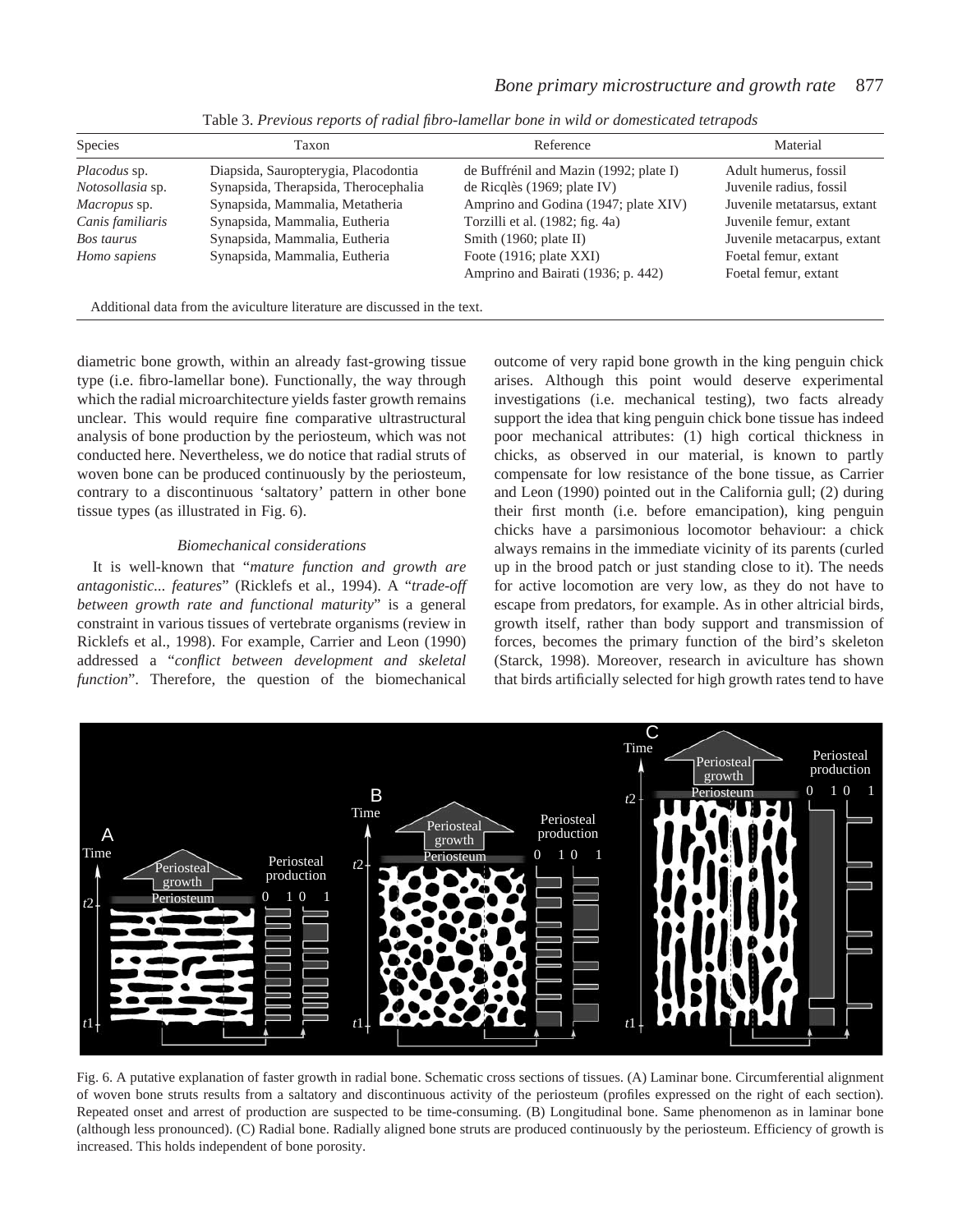

Fig. 7. Interaction between osteonal orientation and shear flow, under torsional load. Schematic diagrams of tissues. (A) In laminar bone, shear flow is continuous in the circumferencial 'sheets' of bone. (B) In radial bone, radial cavities interrupt the shear flow, because they go through circumferential planes. Bone tissue near cavities undergoes highly concentrated stresses and will yield prematurely. Longitudinal bone would have intermediate characteristics.

weaker long bones (e.g. Leterrier and Nys, 1992), sometimes resulting in pathological conditions (Dämmrich and Rodenhoff, 1970; Itakura and Yamagiwa, 1970).

It is likely that radial bone has the most detrimental effect on mechanical resistance, because radial cavities between bone struts interrupt the shear flow around bone  $(Fig. 7)$  and concentrate stresses at their corners. These 'open section effects' are known to dramatically reduce stiffness and strength, as has been modelled for torsional loads (Elias et al., 2000). Conversely, it has been proposed that laminar bone, which incidentally grows more slowly, would have better mechanical properties (de Margerie, 2002).

Adult king penguins exhibit strong (Currey, 2002; p. 130), matured bone (completed primary osteons, peripheral layer of lamellar-zonal bone, intracortical Haversian bone, perimedullar layer of endosteal bone; Meister, 1962). The timing of the bone maturation process in juveniles with regard to winter fast and to the onset of full locomotor activity (i.e. departure to sea after the first year on land) remains to be studied.

The authors would like to thank N. Lambert and J.-C. Fournier for their expert advice in the tagging and manipulating of young chicks in the breeding colony and M.-M. Loth for technical help during the histological preparations. We are grateful to V. de Buffrénil, M. Laurin and A. de Ricqlès for comments on earlier versions of the manuscript and to A. Chagnon and A. Camproux for advice on statistical methods. Financial support was provided by the Institut Français pour la Recherche et la Technologie Polaires (present name Institut Polaire Paul-Emile Victor; Programme 119) and logistical support by the Terres Australes et Antarctiques Françaises.

#### **References**

- **Amprino, R.** (1947). La structure du tissu osseux envisagée comme expression de différences dans la vitesse de l'accroissement. *Arch. Biol.* **58**, 315-330.
- **Amprino, R. and Bairati, A.** (1936). Processi di ricostruzione e di riassorbimento nella sostanza compatta delle ossa dell'uomo. *Z. Zellforsch.* **24**, 439-511.
- **Amprino, R. and Godina, G.** (1947). La struttura delle ossa nei vertebrati. *Com. Pont. Acad. Sci.* **9**, 329-463.
- **Barrat, A.** (1976). Quelques aspects de la biologie et de l'écologie du manchot royal (*Aptenodytes patagonicus*) des îles Crozet. *CNFRA* **40**, 9-52.
- **Carrier, D. and Leon, R. L.** (1990). Skeletal growth and function in the California gull (*Larus californicus*). *J. Zool. Lond.* **222**, 375-389.
- **Castanet, J., Curry-Rogers, K., Cubo, J. and Boisard, J. J.** (2000). Periosteal bone growth rates in extant ratites (ostriche and emu). Implications for assessing growth in Dinosaurs. *C.R. Acad. Sci. III Vie* **323**, 543-550.
- **Castanet, J., Grandin, A., Abourachid, A. and de Ricqlès, A.** (1996). Expression de la dynamique de croissance osseuse dans la structure de l'os périostique chez *Anas platyrhynchos*. *C. R. Acad. Sci. III Vie* **319**, 301- 308.
- **Cherel, Y., Stahl, J. C. and Le Maho, Y.** (1987). Ecology and physiology of fasting in king penguin chicks. *Auk* **104**, 254-262.
- **Currey, J. D.** (2002). *Bones: Structure and Mechanics*. Princeton: Princeton University Press.
- **Curry, K. A.** (1999). Ontogenetic histology of *Apatosaurus* (Dinosauria: sauropoda): new insights on growth rates and longevity. *J. Vert. Pal.* **19**, 654-665.
- **Dämmrich, K. and Rodenhoff, G.** (1970). Skelettveränderungen bei Mastküken. *Zbl. Vet. Med. B* **17**, 131-146.
- **de Buffrénil, V. and Mazin, J.-M.** (1992). Contribution de l'histologie